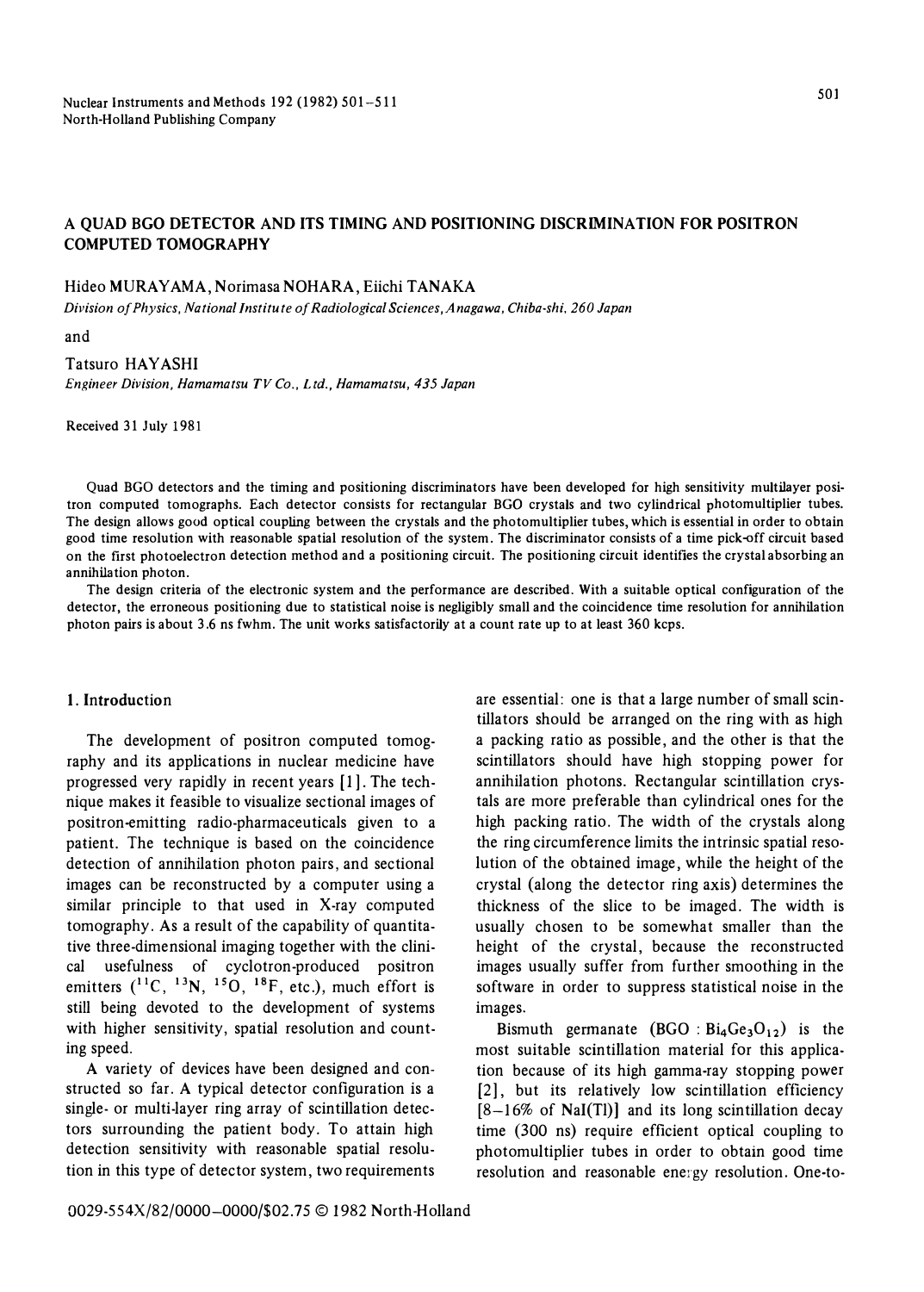one coupling between a rectangular BGO crystal and a cylindrical photomaltiplier is apparently unsatisfactory for efficient optical coupling in a tightly packed multi-layer system.

A solution of this difficulty may be the use of position sensitive detector units. An example is the use of a larger crystal viewed by two photomultiplier tubes, the position of scintillation in the crystal is determined from the ratio of the signal outputs of the two tubes. Ter-Pogossian and his group developed such detectors using Nal (T1) crystals for their multilayer systems [3-5]. In this system, 64 detector units are arranged on a circular ring, and position information in each detector is used to separate the lotage layers. However, this principle cannot be used for the present purpose involving the use of BGO crystals, because the poor light yield of BGO will result in insufficient positioning resolution. In addition, if we use this principle to extract position information along the detector ring circumference, maladjustment of the positioning electronics may cause appreciable distortion in the images obtained.

In order to overcome these difficulties, we have constructed a quad BGO detector which is composed of four BGO crystals stuck together and two photomultiplier tubes  $[6,7]$ . The crystal identification is performed by applying a principle similar to that employed in Ter-Pogossian's detector, but the present detector configuration provides reasonable positioning and timing properties. This detector was developed for a detector unit of a multi-layer whole-body positron computed tomograph, in which the detectous are arranged violog the ritin circumference of each detector ring. This paper describes the positioning property of the quad BGO detector, the timing and positioning discriminator, and the overall performance of this develop a this.

### **2. Principle of the quad BGO detector**

The configuration of the quad BGO detector is shown in fig. 1. The BGO crystals (supplied by the Hitachi Chemical Co., Ltd.) are 15 mm wide (W), 24 mm high (H) and 24 mm long (L). Each photomulti $p$ Ber tube of PMT-X and PMT-Y is an HTV  $R$  1362. (supplied by the Hamamatsu TV Co., Ltd.) having a diameter of 29 mm (D). HTV R 1362 has high quantum efficiency, uniform photocathode sensitivity and small tube-to-tube variation in transit time. The two crystals C2 and C3 are optically coupled to each



Fig. 1. Schematic drawing of the quad BGO detector.

other with transparent adhesive (silicon rubber), while the futur crystals C1 and C4 are optically shielded with light reflector (NE560) from the inner crystals. Each of the photomultiplier tubes is coupled to the two crystals with transparent silicon rubber. The other surface of the crystals are covered with the light reflector.

A scintillation in one of the outer crystals produces a signal from one of the photomultiplier tubes, while that in the inner crystals yields coincident signals from the two tubes with different ampli. tudes. The sum of the two signals can be made almost constant whichever crystal absorbs a photon of a given energy. The scintillating crystal is identified from the relative pulse-heights of the two signals because the pulse-height ratio of tile two signals largely depends on which of the crystals absorbs the photon. This is a result of the large discontinuity of the refractive index at the boundary between the inner two crystals, namely ; the refractive index of the BGO crystal (n = 2.15 at 490 nm wavelength [8]) is nmch higher than that of the transparent silicon rubber (n = 1.45).

The positioning property is shown more clearly in fig. 2, which is a contour display of the two-dimensional pulse-height distribution of the coincident signals from the two photomultiplier tubes. Coordinates of X and Y represent the pulse-heights of the signals from PMT-X and PMT-Y, respectively. The distribution was obtained by irradiating the four crystals uniformly with a broad beam of annihilation radiation. Note that the distribution has four well separated peaks M1 through M4 even though the positions of the scintillations distribute randomly in the crystals.

The peaks M1 through M4 correspond to full energy absorption of annihilation photons in the crystals C1 through C4, respectively. The peaks M~ and  $M_4$  lie on the coordinate axes, while  $M_2$  and  $M_3$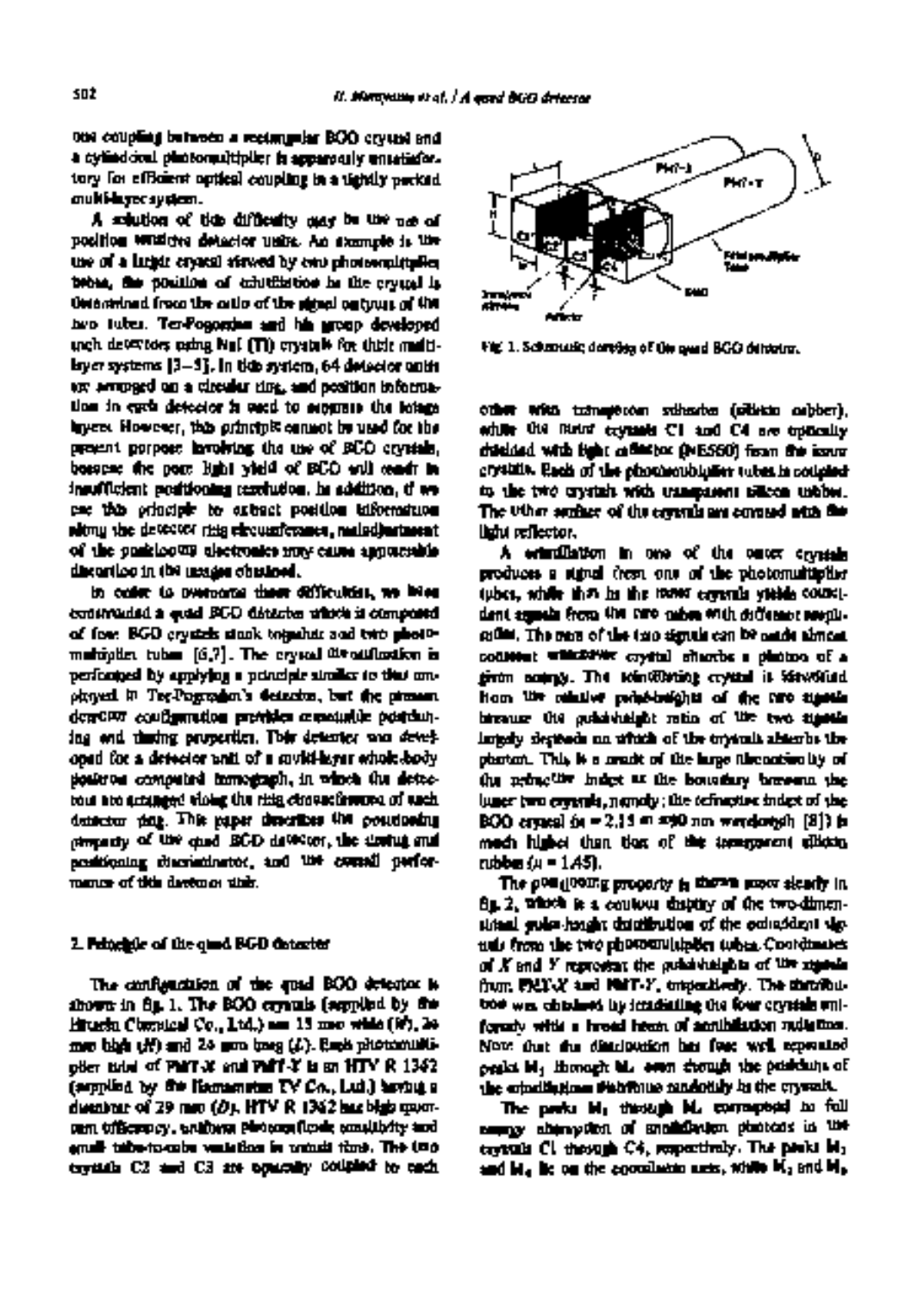Fig. 2. Contour display of the two-dimensional pulse-height distribution of the coincident signals from the two photomultiplier tubes. Coordinates X and Y represent the pulseheights of the signals from *PMT-X* and *PMT-Y,* respectively• The distribution was obtained by irradiating the four crystals uniformly with a broad beam of annihilation radiation.

ш

0 1 2 3 4 5 6 Pulse-height of X (arbitrary unit)

**6** 

5 È

v >- 3

'n

š

t z

U3 **21** 

distribute two-dimensionally, The four peaks are on a straight line (broken line) at -45 ° with respect to the X-axis. This implies that the sum of the signific  $X$ and  $Y$  can be used as an energy signal. The line  $D_n$ indicates an energy discrimination level (350 keV), and three lines  $P_1, P_2$  and  $P_3$  represent the partitioning lines of the positioning discriminator described





Fig. 3. Contour displays of the two-dimensional pulse-height distributions of the coincident signals from the two photomultiplier tubes. Coordinates X and Y represent the pulseheights of the signals from PMT-X and PMT-Y, respectively. The distributions were obtained by applying a narrow beam of annihilation photons with the width of 2 mm, (a) into the boundary between the crystals C1 and C2, and (b) into the boundary between C2 and C3.

later. The four regions divided by the partitioning lines P<sub>1</sub>, P<sub>2</sub> and P<sub>2</sub> are characterized by crystal addresses for the identification of the crystal absorbing the photon•

Fig. 3a is a similar result obtained by irradiating the detector with a narrow beam, 2 mm wide, at the boundary between the two crystals C1 and C2. Fig. 3b represents the result at the boundary between C2 and C3. Note that the full energy peak of the crystal C2 is located at almost the same position in both figs. 3a and b. The fact implies that average pulse-height ratio of the signals X and Y is almost independent of the positions of scintillations in each crystal.

# 3. Theoretical analysis of the **positioning performance**

A good positioning performance of the detector is obtained with a reasonable distribution of scintillation light for the two photomultiplier tubes and the suitable setting of the partitioning lines of the positioning discriminator. We will consider the optimum condition which minimizes erroneous addresses.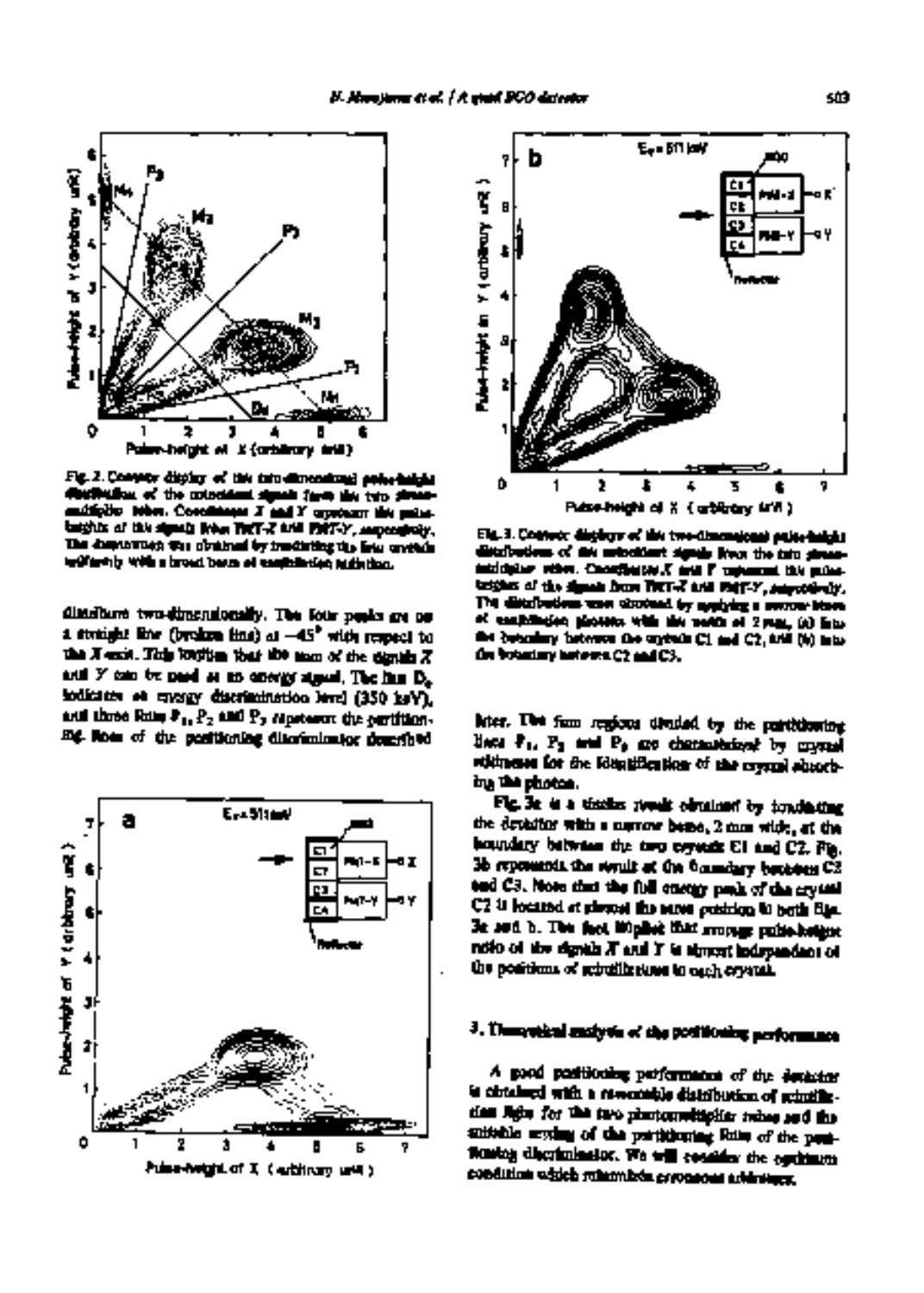Suppose that the pulse-height ratio of the coincident signific $X$  and  $Y$  from the two photomultiplier tubes is independent of the positions of scintillations in each crystal as described above. Then, we can consider that the specific of the full energy absorption peaks in fig. 2 mainly arise from two causes. One is the statistical fluctuation of the effective number of photoelectrons accumulated at the first dynode of each photonmltiplier tube. The other is the tucomitive excitation of the two adjacent crystals by a multiple interaction of a photon.

The statistical fluctuation depends on the average number of total photoelectrons, pulse-shaping in the preditioning discriminator and the time when the positioning circuit is actuated. The fluctuation can be represented by Poisson statistics associated with "the effective photoelectron number". The effective photoelectron number is defined by the reciprocal of the relative statistical variance of the pulse amplitude of tile shaped signals in the discriminator at the time of the positioning (see Appendix).

First, we assume that the statistical spread is negligible. Then, the full energy absorption events in the individual crystals will be positioned at the maximum points of the corresponding peaks. These points are represented by M'l through M~ in fig. 4. The maximum points will be on straight line defined by

$$
y = -x + N \lambda, \qquad (1)
$$

where  $N$  is the sum of the effective photoelectron. numbers for the X and Y signals, and A is the gain of tile photomultiplier-amplifier system. The coor-



**Fig. 4. Illustration of the two-dimensional pulse-height distribution of the coincident signals from the two photomultiplier tubes. Coordinates X and Y represent the pulse-heights of the signals from PMT-X and PMT-Y, respectively.** 

dinates of the four points M'I through M; are given by *(NA, O), (My, Mx), (Mx, M),)* and *(O,NA),* respectively, where

$$
M_{\pi} = \beta M, \quad M_{\nu} = (1 - \beta) M.
$$
 (2)

 $f$  ( $0 \leq f \leq \frac{1}{4}$  ) is the distribution coefficient defined by the fraction of scintillation light received by PMT-X (or PMT-Y) for a scintillation in the crystal C3 (or C2).

The event by multiple interaction of the photon in the two adjacent crystals, however, is positioned at the intermediate point between the maximum points corresponding to the two crystals. We call such an event the cross-talk event. It can be easily shown that the position of the cross-talk event divides a line segment between the two maximum points at a ratio equal to tile inverse of the absorbed energies in the individual crystals. The cross-talk events are mainly the result of photons incident near the boundary between the two crystals. The events can be seen in figs. 3a and b as each saddle between the two peaks.

To distribute the cross-talk events into the two regions equally, the partitioning line must pass through the center between the two maximum points. This is, the partitioning line P<sub>2</sub> must be  $\mathbf{a}$ igned to  $\mathbf{y} = \mathbf{x}$ , while  $\mathbf{p}_1$  and  $\mathbf{P}_2$  wust be aligned to  $y = m^{-1}x$  and  $x = mx$ , respectively, where

$$
m = (2 - f)f. \tag{3}
$$

Next, the statistical spread of the peaks will be considered neglecting the cross-talk events. If we assume that there is no correlation between the statistical fluctuation of the two coincident signals, the distribution of the full energy absorption peak for the crystal C3, for example, is represented by a twodimensional Gaussian function *p(x,* y):

$$
p(x, y) = \frac{1}{2\pi a_n a_y} \exp\left\{-\frac{1}{2}\left[\left(\frac{x - M_x}{a_x}\right)^2\right] + \left(\frac{y - M_y}{a_y}\right)^2\right\}.
$$
 (4)

where

$$
\sigma_x = A(DD)^{1/2}, \qquad \sigma_y = A[(1-DD)^{1/2}]. \qquad (5)
$$

Events positioned in the region beyond the partitioning lines P2 and P3 cause erroneous addresses into the other crystal addresses. We will introduce two fractions  $\Gamma_1$  and  $E_2$  of the wrong addresses which are defined by the fractional shares of the events in the regions of y > *nix* andy < x, respectively. The wrong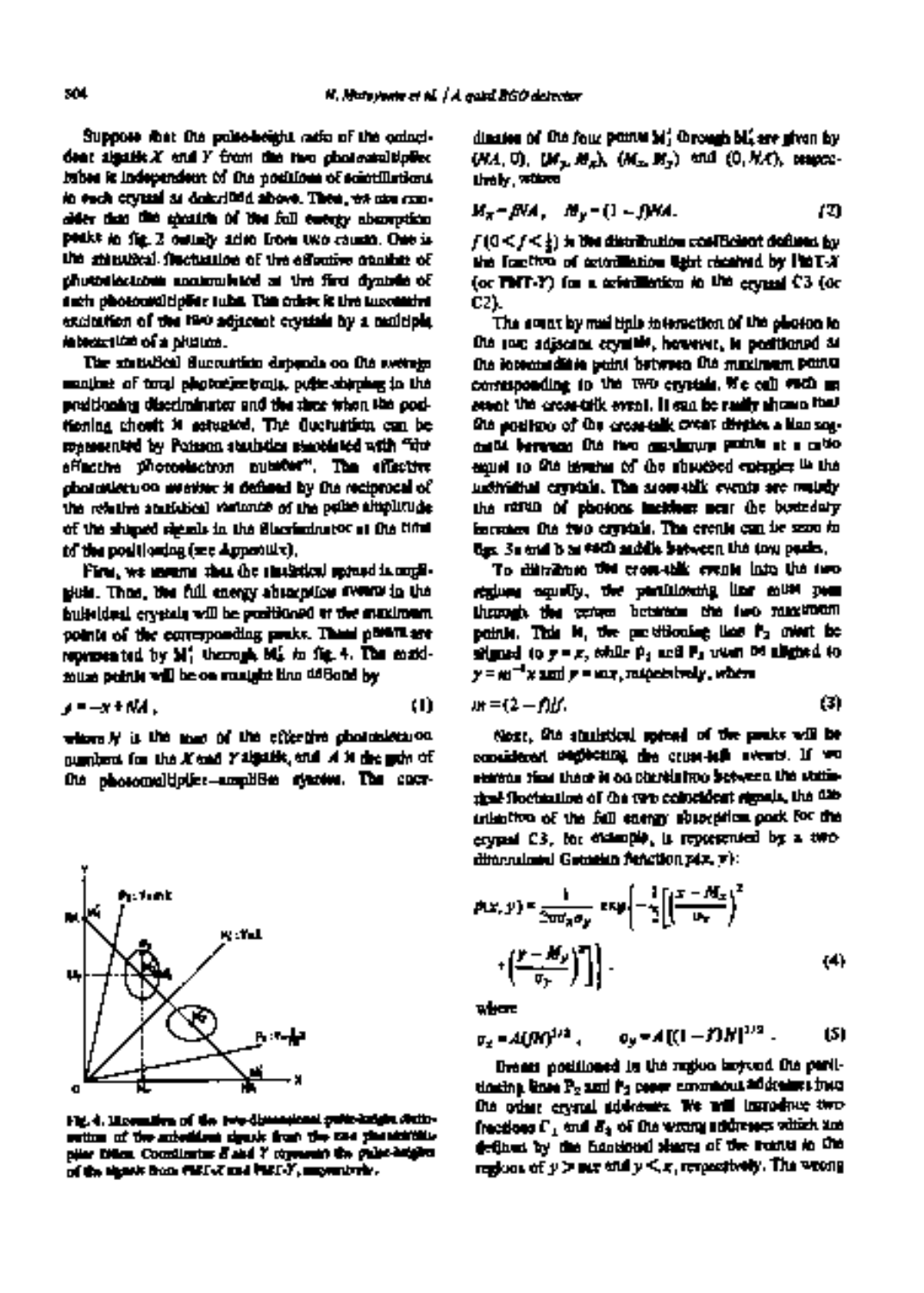while uniting finicitiess  $E_1$  and  $E_2$  are given by

$$
E_1 = \frac{1}{(2\pi)^{1/2} \beta_0} \int_{-\infty}^{y_0} \exp\left(-\frac{x^2}{2\beta_0^2}\right) dx,
$$
  

$$
E_2 = \frac{1}{(2\pi)^{1/2} \beta_0} \int_{-\infty}^{y_0} \exp\left(-\frac{y^2}{2\beta_0^2}\right) dy,
$$

where

$$
U_x = -\frac{n \Delta W_x - M_y}{(1 + m^2)^{1/2}}, \quad \beta_x = \left(\frac{m^2 a_x^2 + a_y^2}{1 + m^2}\right)^{1/2},
$$
  

$$
U_y = -\frac{M_x + M_y}{2^{1/2}}, \qquad \beta_y = \left(\frac{a_x^2 + a_y^2}{2}\right)^{1/2}.
$$
 (5)

Using eqs.  $(2), (3)$  and  $(5)$ , we have

$$
E_1 = \Phi \left[ -\left(\frac{f^N}{4-3f}\right)^{1/2} \right]. \tag{7}
$$

$$
E_1 = 6[-(1-2t)x^{1/2}], \qquad [9]
$$

where  $\Phi(x)$  is the Gaussian error function:

$$
\Phi(x) = \frac{1}{(2\pi)^{1/2}} \int_{-\infty}^x \exp\left(-\frac{t^2}{2}\right) dt.
$$

We define the optimum distribution coefficient  $f_0$  which allows the larger of  $E_1$  and  $E_2$  to have a minimum. Considering that E1 and E2 are monotonically decreasing and increasing functions of  $f(0 \leq f \leq$ ~), respectively, we can show that the optimum distribution coefficient is

$$
f=f_0=f_1.\tag{9}
$$

Under the condition, f = fo, we have

$$
E_1 = E_2 + \text{Im}(-\frac{1}{2}N^{1/4}), \tag{10}
$$

*M<sub>x</sub> = }NA , M<sub>y</sub> = }NA , (11)* 

$$
\mathbf{w} = \mathbf{S} \tag{12}
$$

Eq.  $(11)$  implies that the segment  $M'_1M'_2$  is divided into three equal parts by the points M~ and M~. We call this situation the optimum configuration. Eq.  $(12)$  gives lines of  $y = 0.2$  x and  $y = 5x$ , which we call the optimum partitioning lines of P1 and Pa.

The distribution coefficient depends on the light reflector, the size of the crystals, the refractive indexes of the crystals and the transparent adhesive, and so on. The present detector has almost the optimum configuration shown in Fig. 2. The deviations of the peak points from the optimum are less than 3% of the distance between the maximum points of the outer peaks M1 and M4. The distribution coefficient is estimated to be about 0.31, that is  $|t - f_0| \simeq 0.02$ .

### **4. Design principles for the discriminator**

The block diagram in fig. 5 represents design principles of the timing and positioning discriminator for the quad BGO detector. The discriminator is composed of two circuits. One is a time pick-off circuit and the other is a positioning discriminator.

The anode signals are summed with direct coupling of anodes of the two photomultiplier tubes, and fed to a leading-edge discriminator. It provides timing pulses with detection of the first photoelectrons in the same manner as the timing discriminator reported previously [9].

On the other hand, an energy signal is obtained by summing up the dynode signals X and Y with an analog computer  $(X + Y)$ . The energy signal is fed to a pulse-height discriminator, the output of which is used for gating the corresponding timing pulse. Binary positioning pulses are extracted from two circuits, each of which is composed of a simple analog computer and a comparator. One is  $(Z-Y)$  and  $I_1$ , and the other is  $[iMm(X, Y) - (X+Y)]$  and  $I_2$ , where Max(X, Y) is the larger of X and *Y, kis* a wariable constant, and  $I_1$  and  $I_2$  are comparators.

The former circuit corresponds to the partitioning line  $P_2$  of  $y = x$  in  $\delta q$ . 2, while the latter corresponds to both  $P_1$  and  $P_2$ . The gradient m of the line  $P_1$  is represented in terms of k as follows:

$$
u = \frac{1}{2-1} \tag{13}
$$

If  $k$  is adjusted to be  $\beta$ , the lines  $P_1$  and  $P_3$  are aligned to the optimum partitioning lines of  $y = 0.2$  x and  $y =$ 



Fig. 5. Simplified block diagram of the timing and positioning discriminator for the quad BGO detector.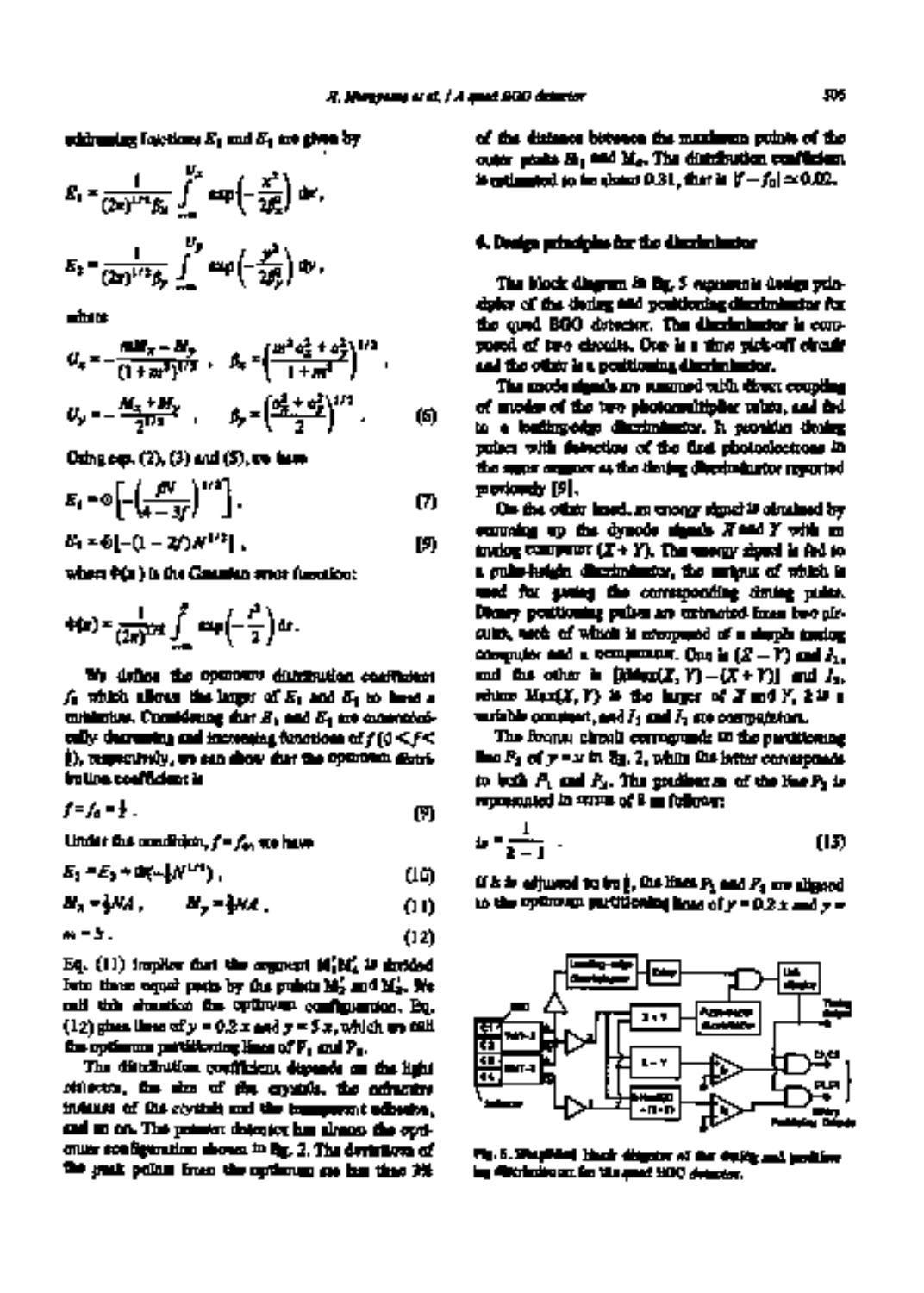acceptions is  $1.7.2.7$ the continues of the the contract of the company of the property and

Fig. 6. Photographs of pulse wave forms: (a) output pulses from the analog computer (X Y); (b) output pulses from the analog computer *[kMax(X, Y) - (X +* Y)]; and (c) binary positioning pulses. The time scale is 200 minute.

5 x, respectively. The optimum partitioning lines are shown in fig. 2.

Photographs in figs. 6a and b are pulse waveforms of the output signals from the analog convolutor  $\Omega'$  - $Y$ ) and **[kblax**  $(X, Y) = (X + Y)$ ], temperatorly. The pulses in fig. 6a are apparently classified into four groups. These four groups from top to bottom correspond to scintillations in the individual crystals from C1 through C4, respectively. The positive and negative pulses in fig. 6b correspond to scintillations in the outer crystals of C1 and C4, and the inner crystals of  $C2$  and  $C3$ , respectively. The comparators  $I_1$ and I<sub>2</sub> divide these pulses according to their polarity.

The binary positioning pulses are derived from the output pulses from  $I_1$  and  $I_2$  by strobing with the timing pulses, as shown in fig. 6c. A pair of the binary positioning pulses coincident with each timing pulse gives one of the four crystal addresses.

#### **5. Circuit description**

Fig. 7 shows a circuit diagram of the timing and positioning discriminator. The circuit was constructed to be simple and compact because it has to be provided for each detector unit and tile units are closely packed on a circular gantry of a positron computed tomograph.

Current pulses from the anodes of the two photomultiplier tubes are summed and shaped with an *RC*  integrator (time constant 60 as). The integrated pulse is amplified with a wide-band differential video amplifier A-1 (MC1733 with 200 MHz bandwidth and differential gain of 10). The capacitor  $\Gamma$  between pins 3 and 10 of MC1733 acts as an additionalRC differentiator (time constant 100 ns) [9]. The amplified pulse is bipolar with the average zero-cross time of 250 ns and is fed to a leading-edge discriminator D-1 which is a fast ECL comparator (a half of Am687).

Two delay circuits are provided so that the energy  $\eta$  $g$ ate pulse arrives  $\cong$  the  $g$ ate  $G$ - $2$  later than the arrival of the corresponding timing pulse. One is a variable time delay which consists of an *RC* integrator and an ECL gate G-1. This can be outd for timing adjustment for detector-to-detector variation in a range of  $(50 \pm 6)$  as. The other is a  $160$  ns constant delay line.  $(16$  se time time and  $250$   $\Omega$  impedance) which is contained in a duN-m-line package. The timing pulse going through the gate G-2 is fed to a univibrator, which consists of two ECL gates G-3 and G4. The output pulse of the univibrator has a width of 80 ns followed by a prolonging dead time of 0.8 ps which is effective in eliminating pulse pile-up error.

On the other hand, the last dynode current pulse of each photomultiplier tube is shortened to a unipolar pulse by a delay-line clipping circuit (clipping time 160 ns), and is fed to an *RC* integrator (time constant 220 ns). The shortened pulses allow a good positioning performance at a high count rate. These pulses are amplified by each of the differential amplifiers A-2 and A-3 (two MC1733s' with a differential gain of 100), which have an output dynamic range of 3 V with a feed-back loop stabilizing a bias voltage.

The output signals from A-2 and A-3 correspond to  $X$  and  $Y$  in fig. 5, respectively. The pair of the  $\mu_0$ ask  $\bm{F}$  and  $\bm{F}$  is applied to the following four circuits ;

(1) a couple of registors  $R_1$  corresponding to  $(X^*)$ Y) in fig. 5,

(2) another couple of resistors  $R_1$  corresponding to another (X+ 1I) which is involved in [kMax(X, r3- (x+ r)l,

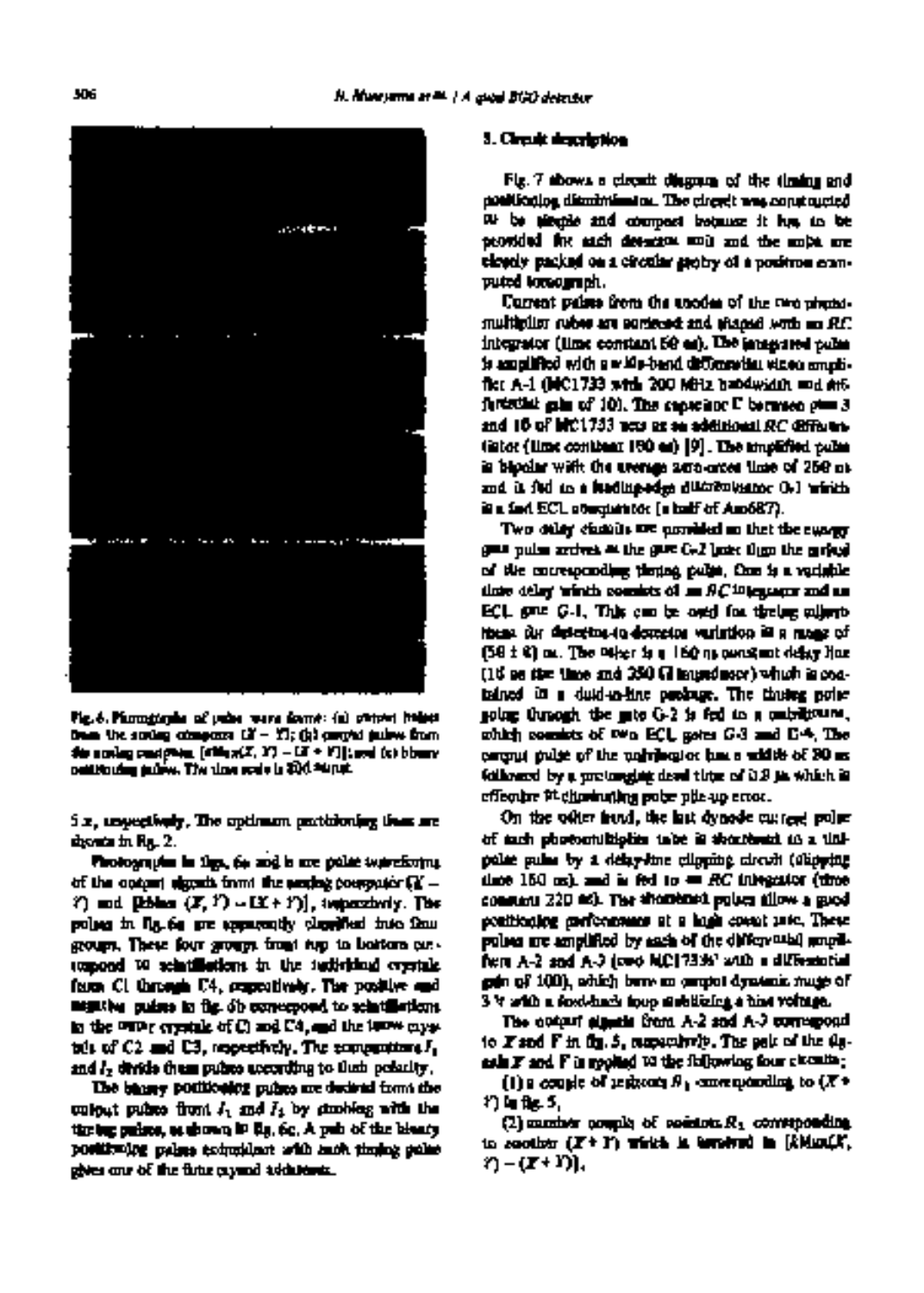

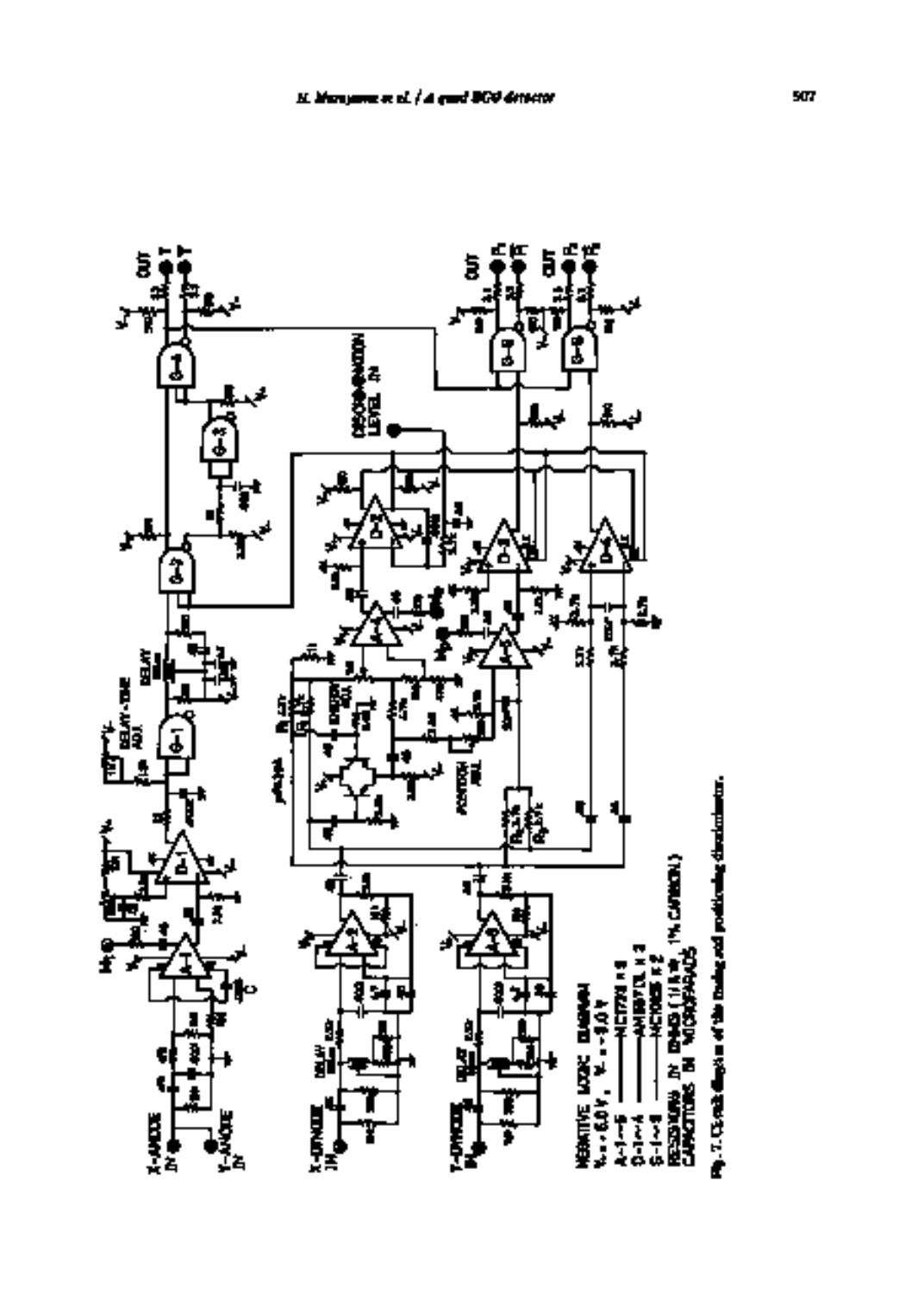(3) a dual transistor (/JPA38A) corresponding to Max(X, Y),

(4) a comparator D-4 (a half of Am687) corresponding to both the circuits of  $(X - Y)$  and  $I_{1}$ .

A pulse-height correction circuit is provided for the case, in which the average pulse-height of the summed signals for the ontar crystals C2 and C3 is different from that for the outer crystals C1 and C4. Such a case may be caused by the inequality of the light yield of the crystals the inhomogeneity of the photocathode sensitivity of the photomultiplier tubes, and so on. A differential amplifier A-4 (MC 1733 with a differential gain of 10) and a variable resistor ENERGY ADJ. allow the pulse-height correction to be made in the following manner.

The output signal Q from A-4 is given by

| Q = G\pY + {1 – F\X | 882Y. |
|---------------------|-------|
| ()=G 6X+() - F)Y    | TY>X. |

where p is a parameter (0 ~< p ~< 1) adjustable with ENERGY ADJ., F is a constant of about 0.5 and G a signal gain of about 0.4. The signal Q for the inner crystals is variable with the parameter p, while Q for the outer crystals is not so. Then, suitable adjustment  $\alpha'$  reforms both the average pulse-heights of the smnmed signals to be equal.

A variable resistor of POSITION ADJ. is provided for the adjustment of the parameter k in eq. (6). A differential anlplifier A-5 (MC 1733 with a differential gain of 10) and a comparator D-3 (a half of Am687) act as the basis computer  $[ikdim(X, Y) - (X + Y)]$ and  $I_2$  in fig. 5, respectively.

A pulse-height discriminator D-2 (a half of Am687) provides gate pulses for a gate G-2 and both the comparators D-3 and D-4. The comparators are unlatched during the presence of the gate pulses. Gates G-5 and G-6 allow the positioning pulses to be strobed with tire corresponding timing pulses. *RC*  integrators at input stages of A-5 and D-4 are provided for shaping the input pulses so that the positioning pulses are extracted from the gates when the shaped pulses reach the maximum (see fig. 6).

#### **6. Experimental results**

The performance of the quad BGO detector with the timing and positioning discriminator for annihilation photons was studied.

Fig. 8 shows pulse-height spectra of energy signals for the individual crystals. Each spectrum was derived



Fig. 8. Pulse-height spectra of energy signals for the individual crystals. Each spectrum was derived by differentiating a corresponding integral spectrum which was obtained by recoding the positioning pulses as a function of the energy discrimination level.

by differentiating a corresponding integral spectrum which was obtained by counting the positioning pulses as a function of the energy discrimination level. The relatively poor energy resolution of about 25% full width at half maximum (fwhm) is a result of the reduced fraction of charge integration in the circuit. Another experiment vertaled that the energy



Fig. 9. Coincidence time spectra for annihilation photon pairs with the quad BGO detector and the NEI02A scintillation detector. Each spectrum was observed by gating the timing signals with the corresponding positioning signals. The dismance between this two spectra of C4 provides the time scale of 8.0 ns.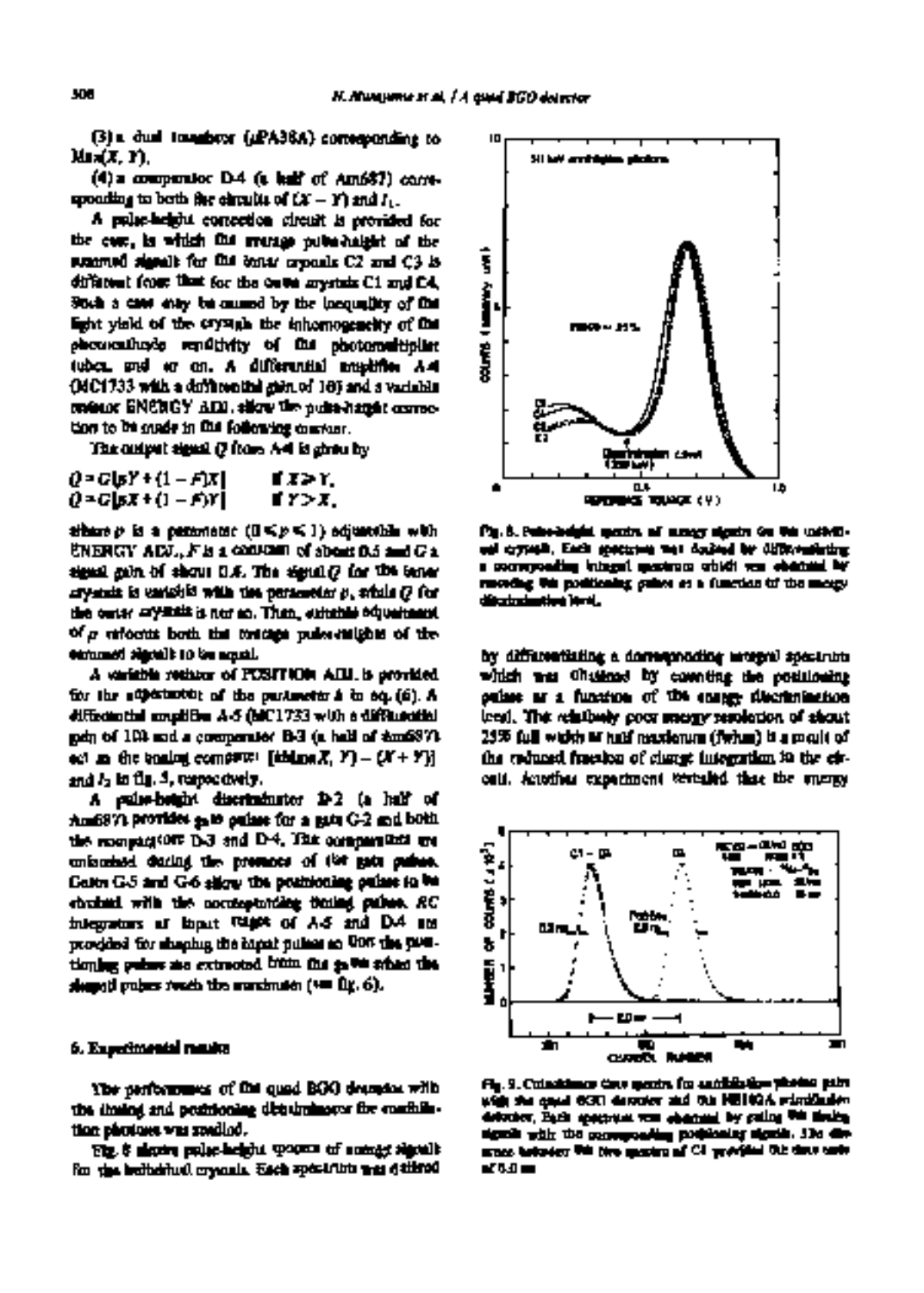

Fig. 10.Coincidence time spectra for annihilation photon pairs obtained with the two quad BGO detectors. The distance between the spectra provides the time scale of 4.0 ns.

resolution was about 18% fwhm when the full charge integration was achieved. The following experimental data were obtained with the energy discrimination level set at 350 keV (the minimum points of the valley of the pulse-height spectra).

Fig. 9 shows coincidence time spectra for annihilation photon pairs obtained with the detector and a time reference detector. The reference detector was a plastic scintillator NE102A (40 mm diameter X 30 mm) coupled to a 50 mm diameter photomultiplier tube (HTV R 329). The time spectrum for each crystal has the same time resolution of 2.6 ns fwhm, but is shifted in order from C1 to C4. The time difference between C1 and C4 was 0.2 ns, which corresponds to the difference in transit time between PMT-



Fig. 11. Positioning responses of the quad BGO detector at a count rate of a few kcps. The responses were obtained by moving a 2 mm collimated beam of annihilation photons impinging perpendicularly to the crystal face.



Fig. 12. Positioning responses of the quad BGO detector at a high count rate of 360 kcps (about 90 kcps for each crystal). The responses were obtained by fixing two sources  $\overline{\mathbf{H}}_{\text{DM}}$  . (Eqs. in flow  $\overline{\mathbf{H}}$  the detector and moving a  $2$  mm collimated beam of annihilation photons impinging perpendicularly to the crystal face.

X and PMT-Y. It is negligibly small as compared with the fwhm of 2.6 ns. Fig. 10 shows coincidence time spectra of the two quad BGO detectors. The time resolution was 3.6 ns fwhm and 7.1 ns full width at tenth maximum (fwtm).

Fig. I 1 shows positioning responses of the quad BGO detector at a count rate of a few kcps. The responses were obtained by moving a 2 mm collimated beam of annihilation photons impinging perpendicularly to the crystal face. Each curve corresponds to the response of each crystal. All of the responses have a fwhm of 15 mm which is equal to the crystal width. Fig. 12 shows positioning responses of the detector at a high count rate of 360 kcps. The responses were obtained by fixing two sources (68Ge-68Ga) in front of the detector and moving a 2 mm collimated beam of annihilation photons impinging perpendicularly to the crystal face. The differences in the peak heights were due to the different intensity and asymmetric mounting of the two fixed sources.

### 7. Discussion and conclusion

The time resolution with detection of the first photoelectrons is inversely proportional to the average number of total photoelectrons No [9]. The positioning property, however, depends on the effective photoelectron number N.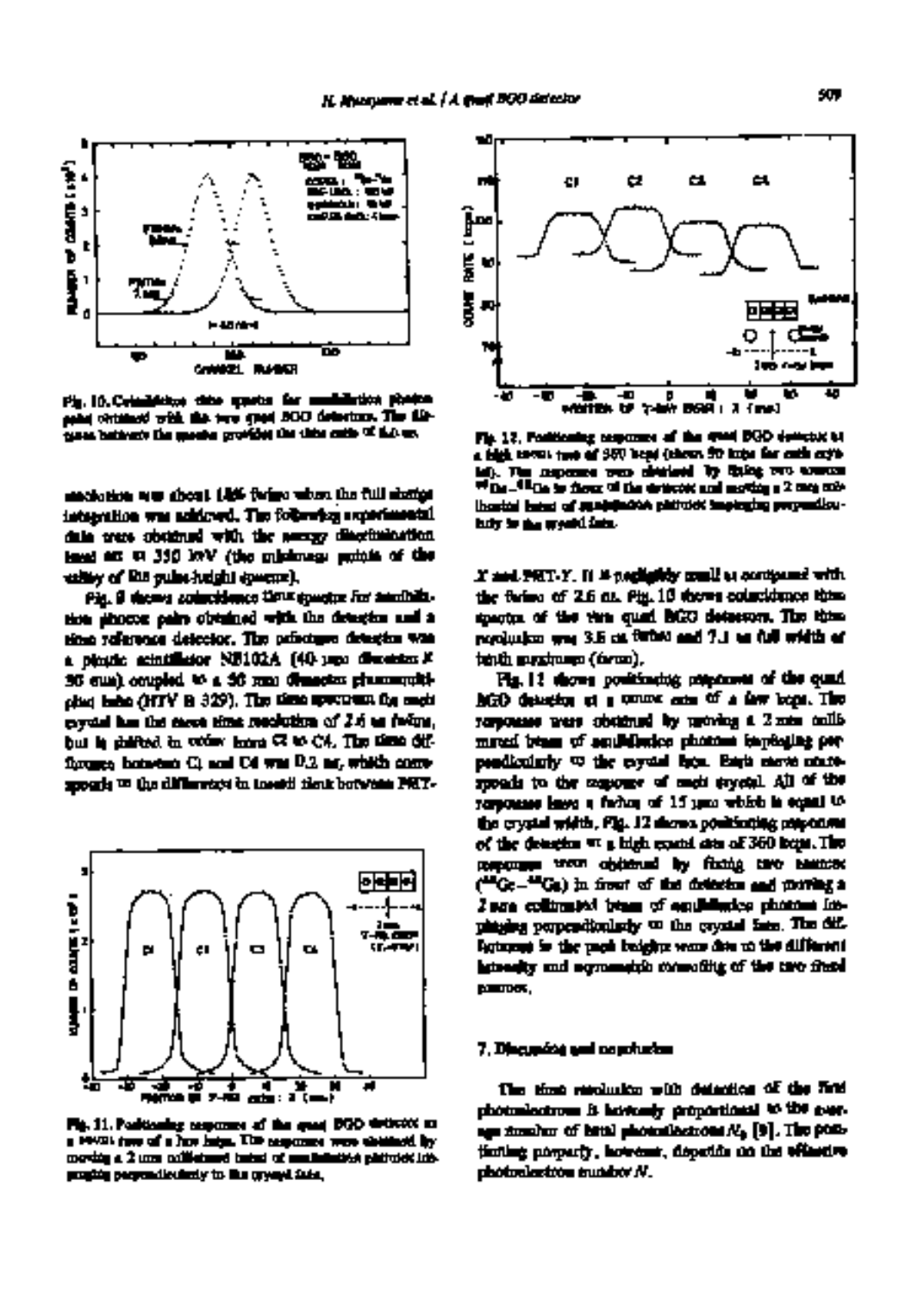The values of  $N_0$  and  $N$  can be estimated from measurements of energy resolutions with different integration time constants [10]. The relative total variance  $V_T$  of the pulse-height for a mono-energede spectrum is given by

$$
r_{\overline{z}} = r_{\overline{z}} + r_{\overline{c}}
$$

where  $V_S$  is the relative statistical variance and  $V_C$ the relative non-statistical variance. The latter is caused by the intrinsic resolution of the scintillation ~ crystal, inhomogeneity of the photocathode of the photomultipher tube, and so on. Since the relative statistical variance is given by the reciprocal of the effective photoelectron number, we have

$$
V_T = \frac{1}{N} + V_C \tag{1.6}
$$

For the full charge integration, we have another value of the relative total variance  $V_{\rm T_{\rm eff}}$ :

$$
F_{T_0} = \frac{1}{N_0} + F_C. \tag{15}
$$

On the other hand, the effective photoelectron number in pulse-shaping with an *RC* integrator (time constant Ti) at time t is given by

$$
N = \frac{T_3(2\tau - T_1)(e^{-4\tau^2} - e^{-4\tau})T_1^2}{(\tau - T_1)^2(e^{-4\tau^2} - e^{-3\tau})T_1^2} d\tau_0, \qquad (10)
$$

where **x** is the decay time constant of scintillation (see Appendix). Thus, we can determine  $N_0$ , N and  $V_C$  from eqs. (14), (15) and (16) using the experi $m$ ental values of  $V_T$  and  $V_{T\alpha}$ .

From the experimental results of the energy resolution of 25% with the positioning discriminator and 18% for the full charge integration, we have  $V_T =$ 0.0113 and  $V_{\rm{Tx}}$  = 0.0059. Since the positioning discrimintor has Ti = t = 220 ns and r = 300 ns, eq. (16) gives  $\boldsymbol{N} = 0.47$   $N_{\mathrm{B}}$ . Then, we obtain

 $N_0 = 210,$  (17)<br> $N = 29$  (19)

N = 99, (18)

 $V_c = 0.0035$ . (19)

In the previous experiment using a single BGO crystal [9], it was shown that the BGO-BGO coincidence time resolution AT (ns) in fwhm is approximately given by

$$
\Delta T = 780/M_{\odot} \tag{20}
$$

Eq. (20) with  $N_b$  = 210 gives  $M = 3.7$  ns, which is

consistent with the present experimental time resolution (3.6 ns).

From the estimated value of  $N = 99$ , the erroneous addressing due to the statistical noise can be evaluated. If the detector has the optimum distribution coefficient  $(j-f_n-\frac{1}{2})$ , the wrong addressing fractions. are estimated to be  $E_1 = E_2 = 0.04\%$  using eq. (10). The larger of  $E_1$  and  $E_2$  increases with the increase of  $\mathbf{F} = \mathbf{f}_0$ , but it is estimated to be less than 1% even for  $[f - f_0] = 0.05$  using eqs. (7) and (8). Since the detector has  $|f - f_0| = 0.02$ , the errong addressing is negli-. gible.

The value of  $N = 99$  gives the relative statistical variance:

$$
V_{\rm B} = 0.91. \tag{31}
$$

In comparison with eqs. (19) and (21), *Vc* is much smaller than  $V_{\rm su}$  is corresponds to the fact that the signals X and Y from the two photomultiplier tubes have negligible correlation, which supports the assumption used in the derivation of eq. (4).

The response curves in fig. 10 display a reasonable positioning property except that the tails of the peaks overlap with the adjacent peaks. These tails arise from the inevitable cross-talk events due to the multiple interaction of photons. The experimental cendit in fig. 12 suggests that the detector unit has a normal positioning property at the high count rate of 360 kcps (about 90 kcps for each crystal). The good count-rate performance ensures that the detector units are suitable for dynamic studies with positron computed tomographs.

This work was carried out as a part of the National Project on Whole-Body Positron Tomographs supported by the Agency of Industrial Science and Technology, the Ministry of Industrial Trade and Industry, Japan. The photomultiplier HTV R 1362 was developed for the project.

We gratefully acknowledge those engaged in the project, in particular Drs. K. Takami and K. lahimatsu, and Messrs. S. Nakase and K. Okajima for their helpful discussions. We wish to express appreciation to Messrs. K. Fukuhisa, T. Tomitani and M. Yamamoto for their useful suggestions and discussions. Finally, we wish to acknowledge the support of the Grant-in-Aid for Cancer Research (55-17) from the Ministry of Health and Welfare, Japan.